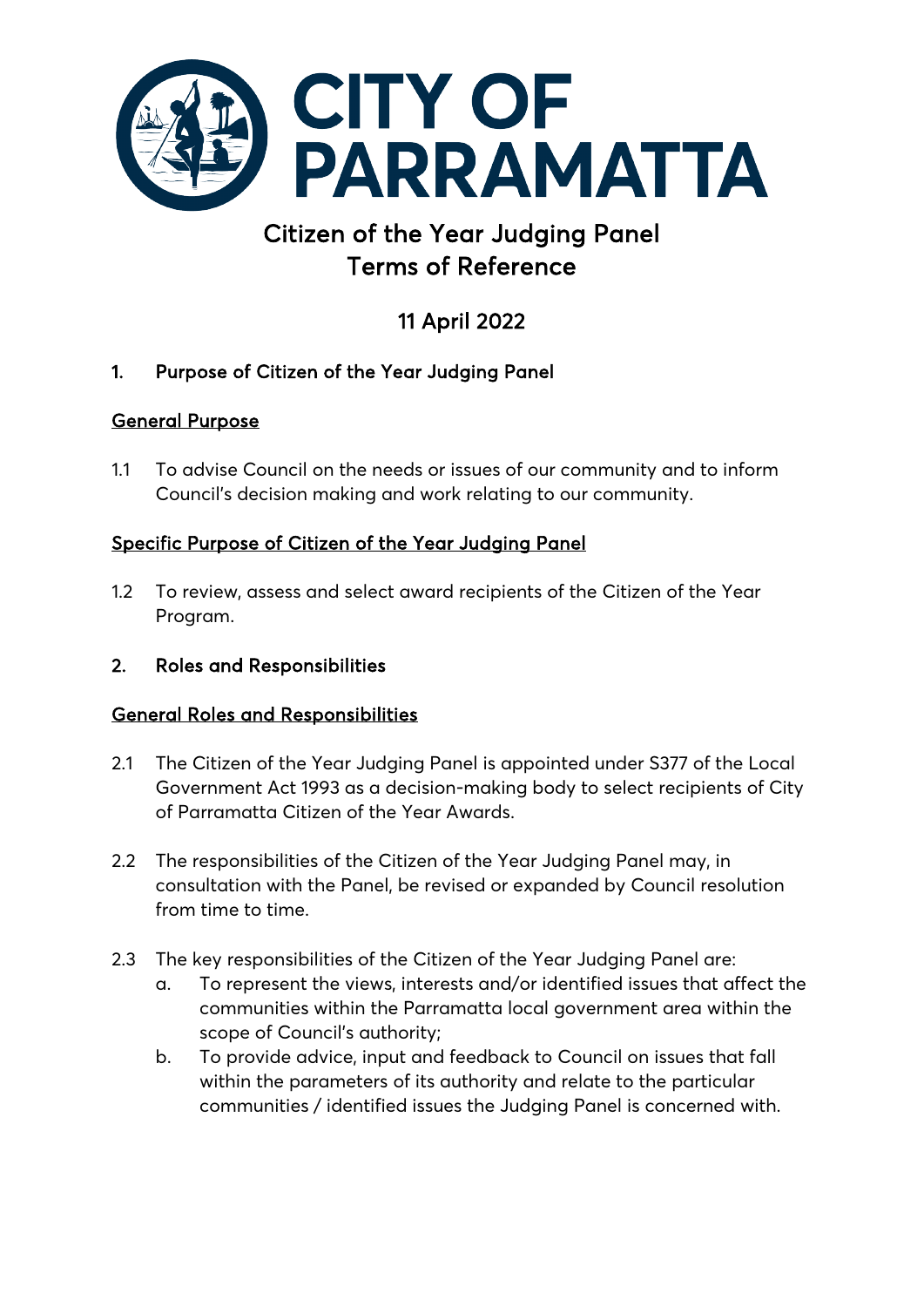## Specific Roles and Responsibilities of the Citizen of the Year Judging Panel

2.4 To review, assess and select award recipients of the Citizen of the Year Program.

#### 3. Membership

#### Duties of Appointed Members

- 3.1 To attend and participate in a compulsory induction workshop which will include information on the role of the Citizen of the Year Judging Panel, the role and responsibility of members and Council, Council's Code of Conduct and other related policies and protocols.
- 3.2 To attend and participate in meetings of the Citizen of the Year Judging Panel (including any planning sessions and relevant training).
- 3.3 To work co-operatively with other members in achieving the aims of the Citizen of the Year Judging Panel.
- 3.4 To raise issues of concern within the scope and objective of the Citizen of the Year Judging Panel.
- 3.5 To contribute ideas and suggestions relating to items on meeting agendas.
- 3.6 To participate in the discussion and to vote on outcomes of the Citizen of the Year Judging Panel.
- 3.7 To provide advice and recommendations to Council on items on meeting agendas.
- 3.8 To action and follow up tasks established by the Citizen of the Year Judging Panel and resolved by Council.
- 3.9 To report back to existing networks within the communities they represent on Council's role, responsibilities and its decisions relating to the Citizen of the Year Judging Panel.
- 3.10 To use existing networks to remain informed regarding the views and interests of the particular group / community they represent.
- 3.11 To advise the Chair if they are unable to attend and to liaise with Alternate Members for attendance at meetings.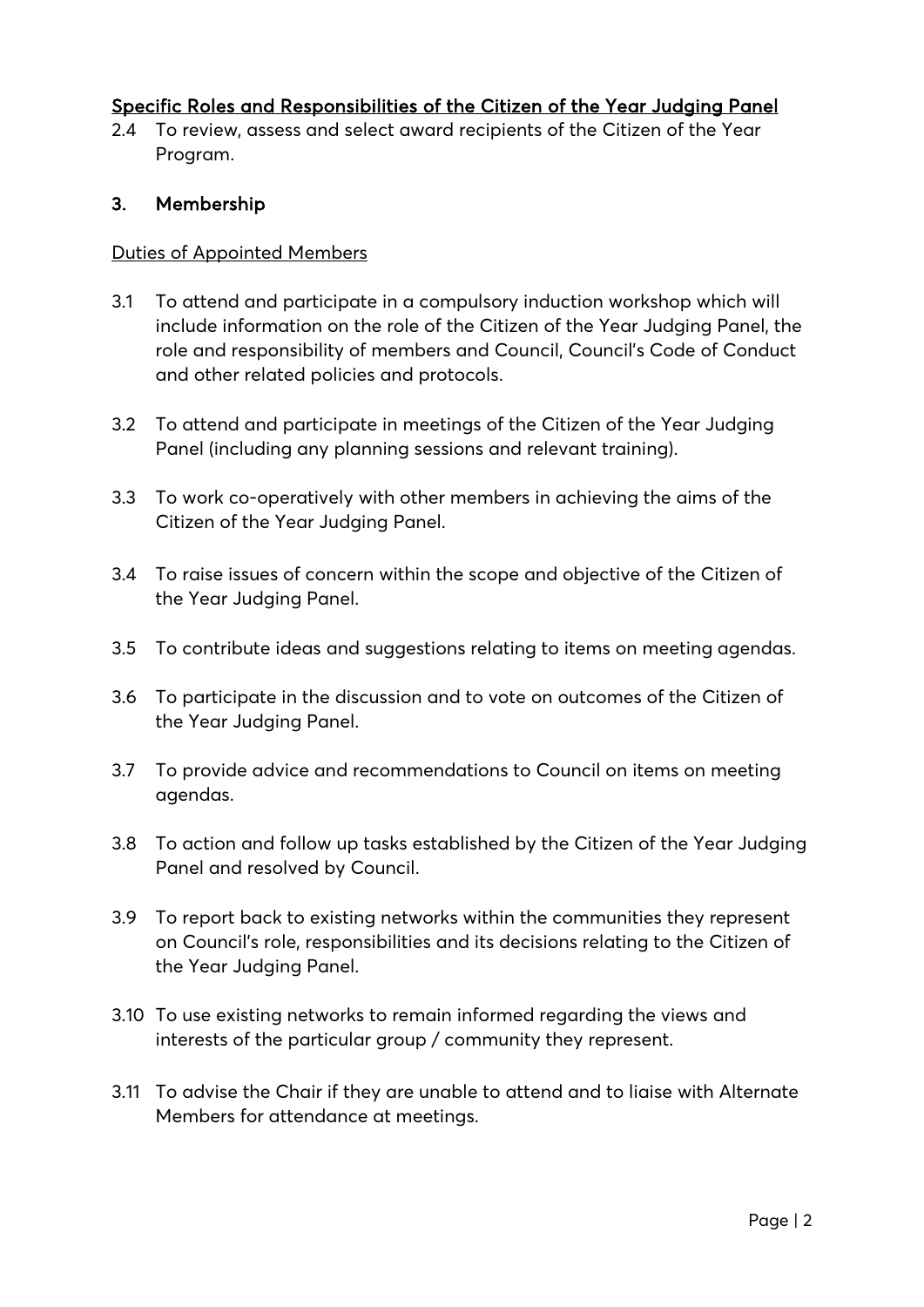- 3.12 Alternate members may attend meetings of the Citizen of the Year Judging Panel in either capacity as an appointed or alternate member.
- 3.13 If an appointed member is unable to attend a meeting for any reason, then the alternate member is to be notified of their absence. If a member has not given notice of an absence and is not present, the alternate member assumes the role of member until such time the appointed member is present.
- 3.14 Any member who is appointed as an alternate member will be provided with all information (meeting invite, agenda, minutes, presentations, etc.) as an appointed member.

#### Member Attendance at Meetings

- 3.15 If a member is absent for two (2) consecutive meetings without an apology, the Judging Panel Convenor, in consultation with the Chair, will attempt to contact the member to clarify whether they are still interested in continuing to be a member of the Citizen of the Year Judging Panel.
- 3.16 If a member is absent for three (3) consecutive meetings without an apology, and there has been no response from the Judging Panel member explaining their absence, their position will be declared vacant and the declaration of the vacancy must be recorded in the minutes of that meeting.
- 3.17 Members may elect to participate in a meeting by audio-visual means.

#### Member Leave of Absence

3.18 Members may apply to the Judging Panel Convenor for a leave of absence, and the granting of such leave of absence is at the discretion of the Citizen of the Year Judging Panel. All applications for leave of absence must be recorded in the minutes of a Citizen of the Year Judging Panel meeting.

#### Membership

- 3.19 Council encourages participation from across the wider community. Membership is limited to no more than two consecutive terms, at the discretion of Council.
- 3.20 Membership of the Citizen of the Year Judging Panel is voluntary. Members are entitled to reimbursement for costs associated with travel to and from Citizen of the Year Judging Panel meetings, including public transport costs,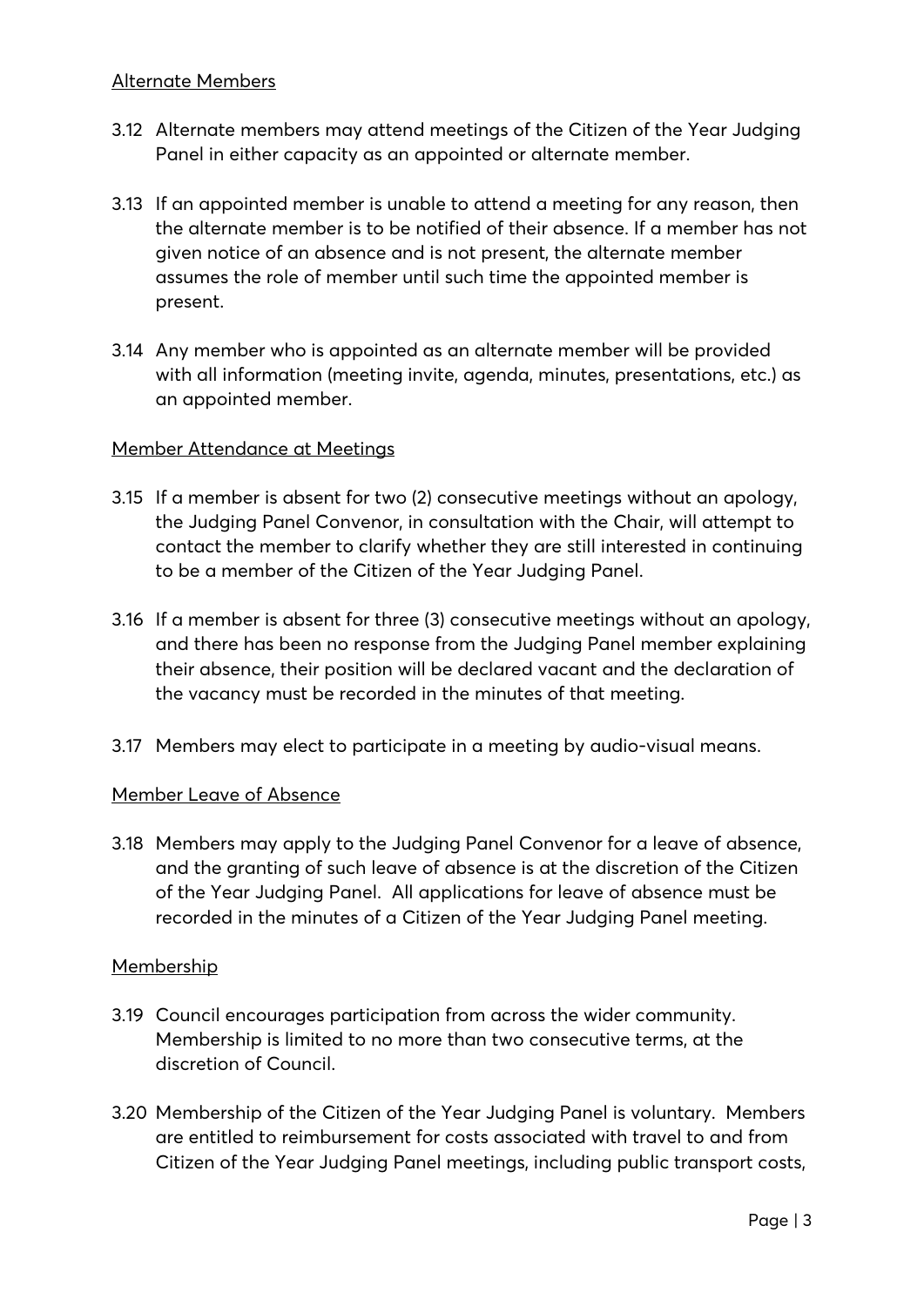parking fees and travel vouchers.

3.21 The term of membership coincides with the term of the Council or such other period as resolved by Council. At this time, all positions are declared vacant.

## Specific Membership Criteria

- 3.22 The Judging Panel will comprise such members as are appointed by Council from time to time, including:
	- a. The Lord Mayor of the day;
	- b. The Deputy Lord Mayor;
	- c. The current Parramatta Adult Citizen of the Year;
	- d. Two (2) citizen representatives selected based on their stated experiences, skills, and interests of relevance to the panel with the following guiding principles:
		- inclusive membership to ensure a diversity of views;
		- experienced track record of engagement with the local community; and
		- principal place of residence, educational institution or employment is within the City of Parramatta LGA.

#### Ex-Officio Members

- 3.23 All Councillors are ex-officio members of the Judging Panel.
- 3.24 Depending on the nature of issues raised, relevant Council staff and/or other stakeholders or guests will be invited to attend the meetings.
- 3.25 Ex-officio members may contribute to the meeting as permitted by the Judging Panel Chair.
- 3.26 Ex-officio members are non-voting positions.

#### **Observers**

- 3.27 Non-members of the Citizen of the Year Judging Panel are able to attend meetings with the permission of the Convenor and Chairperson of the Citizen of the Year Judging Panel.
- 3.28 Observers are able to participate in discussions to the extent as permitted by the Chairperson.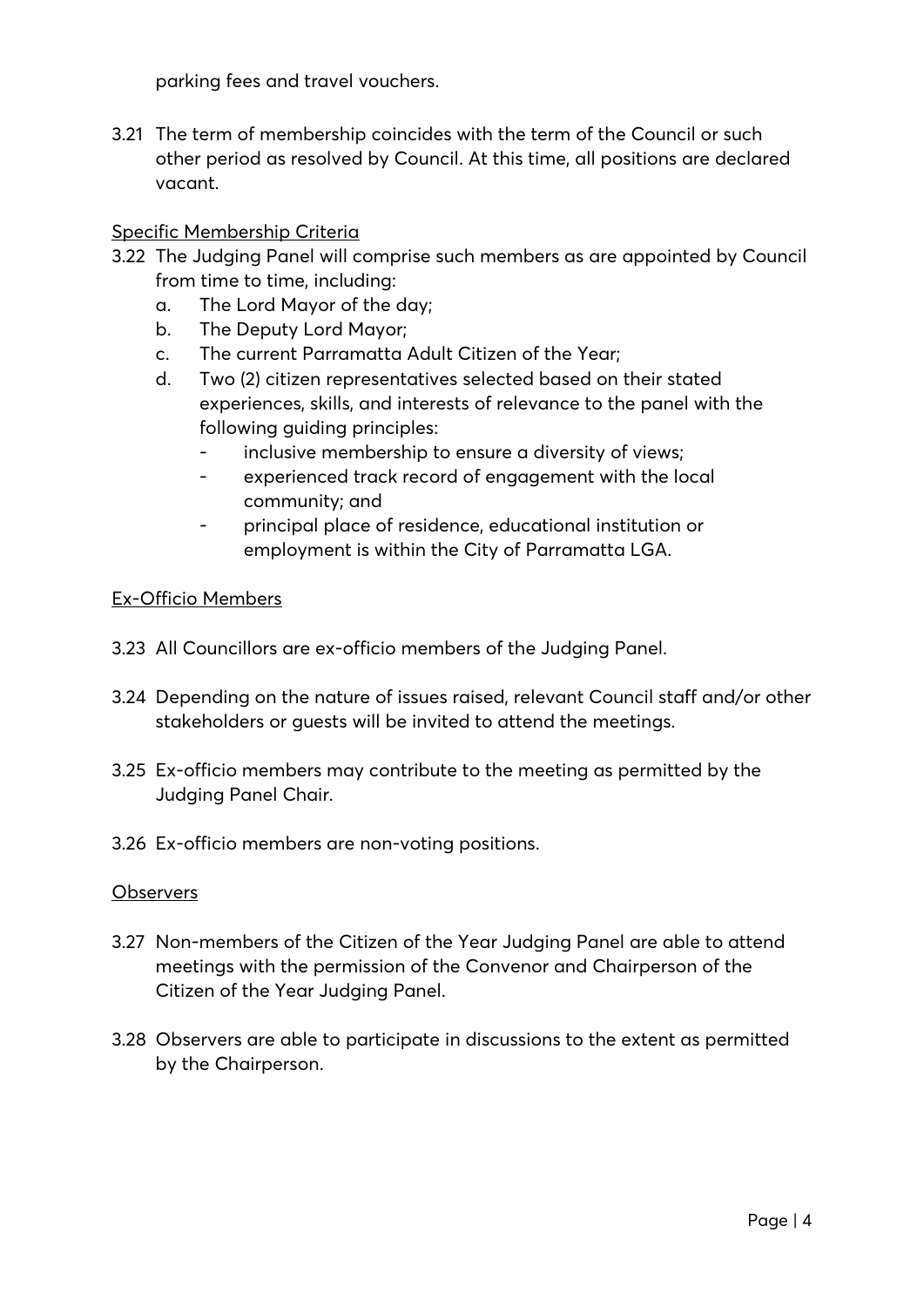# 4. Chairperson/Deputy Chairperson

## Duties of Chairperson/Deputy Chairperson

- 4.1 Duties of the Chairperson or Deputy Chairperson are to:
	- a. To chair meetings according to Council's Code of Conduct, the Terms of Reference and Guidelines, and meeting agendas;
	- b. To make recommendations for Agenda items in relation to the business of Council and the purpose of the Judging Panel;
	- c. To facilitate the discussion of items on the agenda in a timely manner;
	- d. To facilitate the moving of recommendations and voting by Judging Panel members;
	- e. To ensure all Judging Panel members have the opportunity to participate;
	- f. To facilitate the participation of Ex-Officio members, Guest Speakers and Observers present at the meeting;
	- g. To participate in Judging Panel training as organised and offered by the City of Parramatta Council.

## Election of Chairperson/Deputy Chairperson

- 4.2 The Lord Mayor (or delegate) is the appointed Chairperson for meetings. In their absence, the Deputy Lord Mayor (or delegate) will be appointed as Chairperson for the purpose of conducting meetings.
- 4.3 Should an election period inhibit the participation of the Lord Mayor and Deputy Lord Mayor, the Chief Executive Officer and/or their chosen alternate/s will act as their substitute.

## Absence of Chairperson/Deputy Chairperson

4.4 If the Chairperson and Deputy Chairperson are absent from a meeting, the Citizen of the Year Judging Panel will nominate a Chairperson amongst its members for that meeting.

## Member Vacancies

- 4.5 Where a vacancy occurs:
	- a. Within six (6) months from the appointment of members, the vacancy may be filled firstly by a person on the eligibility list if they are still interested and available to join the Citizen of the Year Judging Panel; or
	- b. After six (6) months from the appointment of members, and more than 12 months from the end of the Citizen of the Year Judging Panel's term, an Expression of Interest utilising Council, Community and Judging Panel members' networks should be undertaken.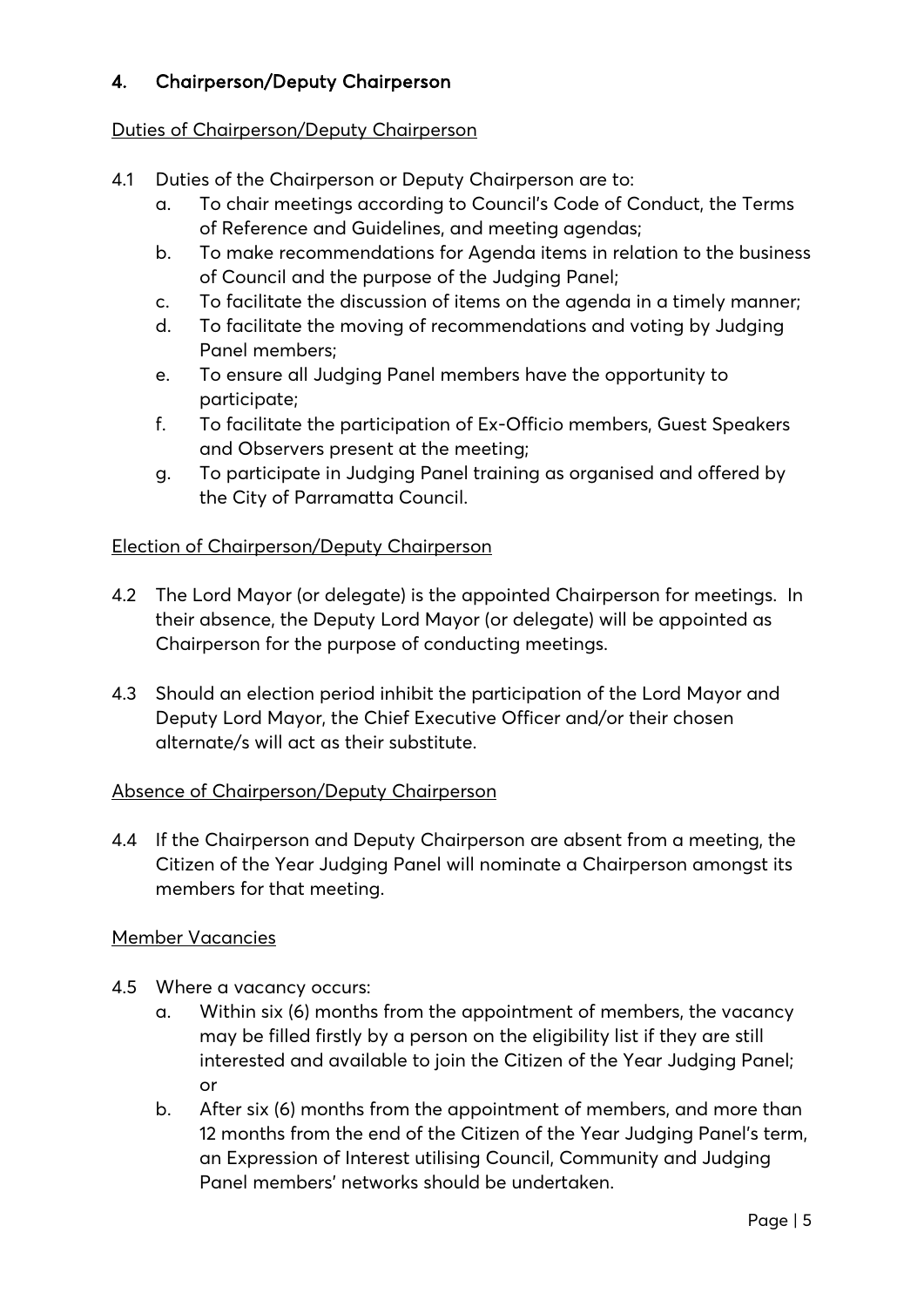4.6 Vacancies will not normally be filled within the last 12 months of a Citizen of the Year Judging Panel term.

## 5. Meetings

#### Frequency of Meetings

5.1 The Citizen of the Year Judging Panel will meet annually in December, or as determined by the Chair. Details of meeting commitments will be detailed in any expression of interest information package.

#### Location of Meetings

- 5.2 Meetings will be held in Council offices.
- 5.3 Provisions will be made for remote attendance at Citizen of the Year Judging Panel Meetings.

#### Urgent Business

- 5.4 The Citizen of the Year Judging Panel may be required to consider urgent business outside of the regular meeting cycle.
- 5.5 A special meeting of the Citizen of the Year Judging Panel may be called by the Chairperson following a reasonable request from a member of the Judging Panel, the Chief Executive Officer, or by resolution of the Council.
- 5.6 If a meeting is unable to be called, the business may be considered via alternate methods, including email.

#### Voting Membership

- 5.7 The 'voting membership' of the Citizen of the Year Judging Panel will be initially determined by the number of members appointed to the Citizen of the Year Judging Panel at the time of the formation of a new Judging Panel, and thereafter:
	- a. increased by any additional members appointed to the Citizen of the Year Judging Panel (remaining within max membership); or
	- b. reduced by any resignations received from members (remaining within min membership); or
	- c. reduced by any lapsed member/s whose membership has been declared vacant.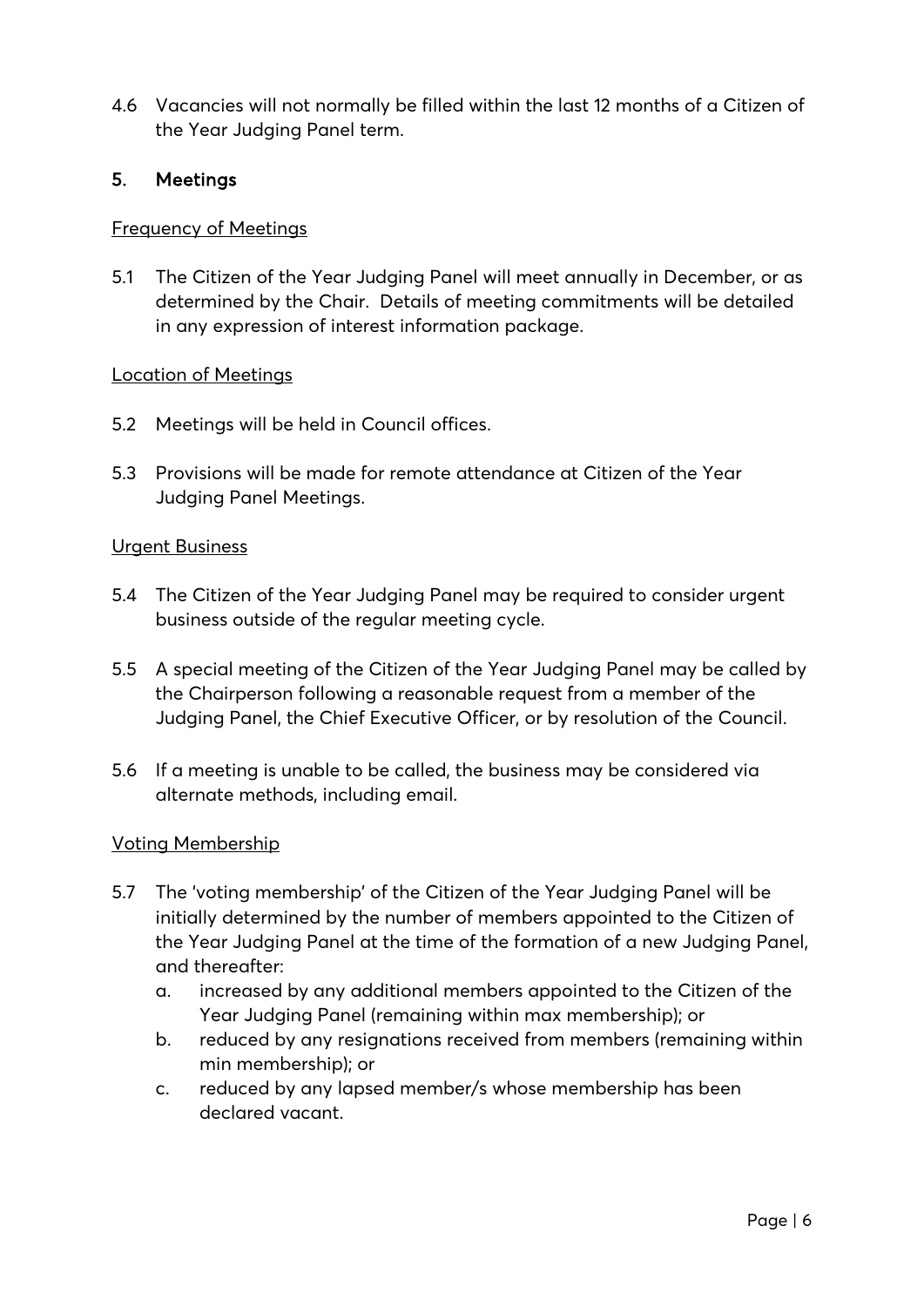## Quorum

- 5.8 The quorum for Citizen of the Year Judging Panel meetings shall be half plus one of the 'voting membership'. In instances where there is an odd number of voting members, the number will be rounded up to the nearest whole number.
- 5.9 Where there is no quorum present after a period of 15 minutes has elapsed, an informal meeting may be conducted at the discretion of the Chairperson at which the Citizen of the Year Judging Panel may receive any presentations and undertake informal discussion. No actions or recommendations may be made until a further meeting of the Citizen of the Year Judging Panel is held when a quorum is present.
- 5.10 Where there is no quorum, a Citizen of the Year Judging Panel is not able to determine any decisions or actions and can only deliberate on issues. Any decisions or actions must be held over to the next meeting where a quorum is present.
- 5.11 No minutes are kept of meetings which do not have a quorum but informal notes may be taken to enable any proposed recommendations or decisions to be presented to a further meeting when a quorum is present (note that case law has determined that decisions of inquorate meetings cannot strictly be 'ratified' by a later meeting – they must be made afresh).
- 5.12 In the event that there are two consecutive non quorate meetings suffered, the Convenor will contact the Chair and each Citizen of the Year Judging Panel Member to determine their continuation on the Citizen of the Year Judging Panel. If required, a fresh Expression of Interest process will be undertaken.
- 5.13 Members may participate in meetings by audio-visual means of communications.

#### Minutes of Meetings

- 5.14 The minutes of Citizen of the Year Judging Panel meetings will contain details of the attendance for each meeting, a short summary of the discussion item and any action / outcome from the discussion.
- 5.15 Minutes of Citizen of the Year Judging Panel meetings will be provided to Councillors on a regular basis. Minutes will be published on Council's website.
- 5.16 Where the Citizen of the Year Judging Panel establishes an action or recommendation arising out of the Judging Panel discussion, a report will be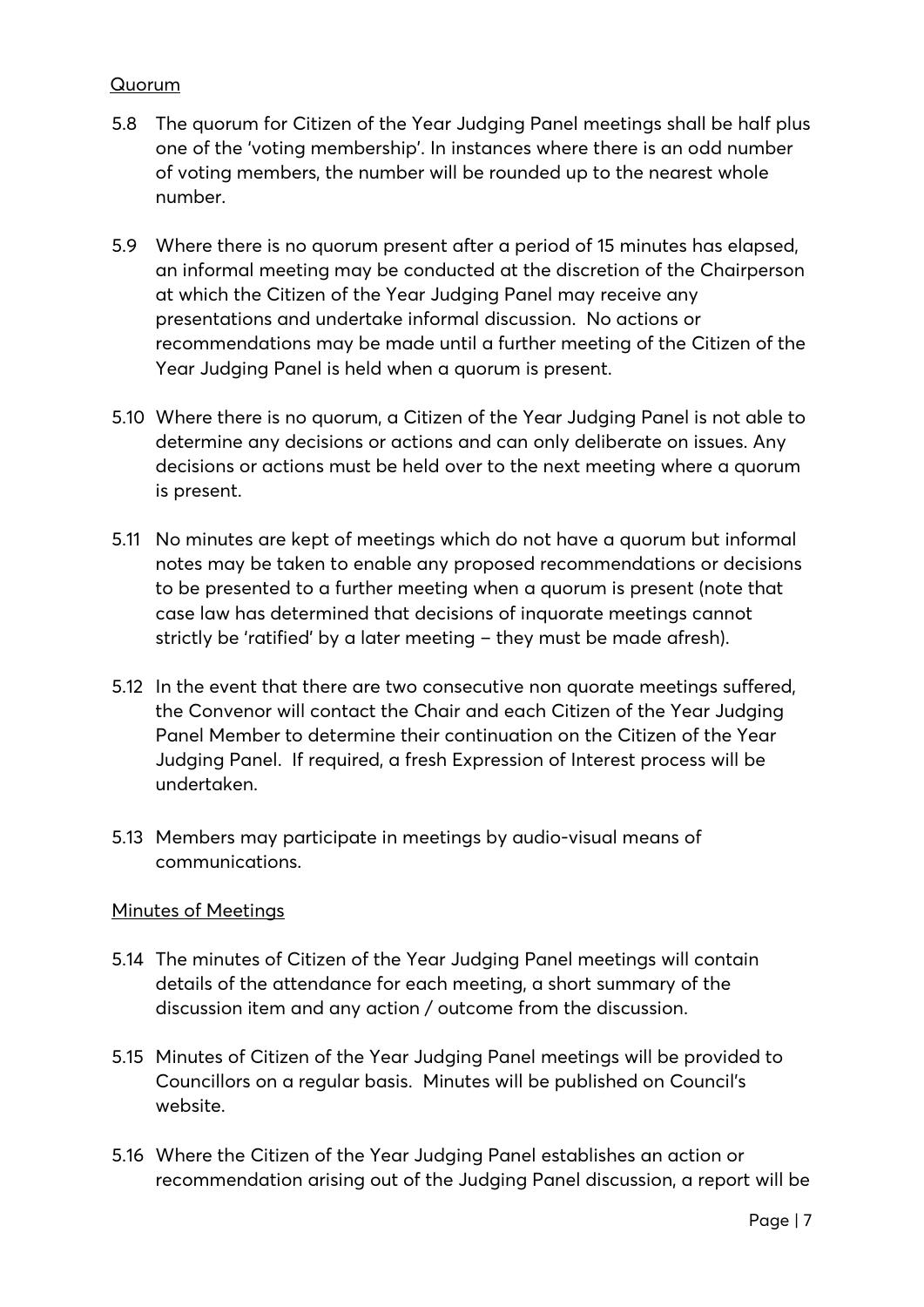provided to a Council meeting presenting those actions / recommendations for consideration.

## 6. Other Roles

#### Role of the Judging Panel Convenor

- 6.1 The Citizen of the Year Judging Panel is convened by a Council officer known as the 'Judging Panel Convenor'. The Convenor is responsible to:
	- a. set the agenda with input from members and/or Council including allocation of time for agenda items;
	- b. attend each meeting;
	- c. ensure meetings are run according to Council's Code of Conduct and the Terms of Reference;
	- d. liaise between the Citizen of the Year Judging Panel and other officers within Council as determined by the Judging Panel's business;
	- e. finalise Citizen of the Year Judging Panel minutes;
	- f. prepare Council reports on specific actions / recommendations from the Citizen of the Year Judging Panel
	- g. act as moderator of meetings where the majority of participants attend via remote means.

#### Role of the Secretariat

- 6.2 Council's City Engagement and Experience Team provides secretariat support to the Citizen of the Year Judging Panel and is responsible to:
	- a. Set of meeting dates;
	- b. communicate meeting dates to members, staff and Councillors;
	- c. distribute the agenda to members, staff and Councillors at least seven (7) days prior to the meeting;
	- d. manage RSVPs to meetings;
	- e. arrange appropriate catering for the meeting;
	- f. prepare draft minutes;
	- g. finalise draft minutes within seven (7) days of the meeting;
	- h. provide draft minutes to the Citizen of the Year Judging Panel Convenor;
	- i. distribute minutes to members, staff and Councillors
	- j. facilitate reviews of the Terms of Reference as required.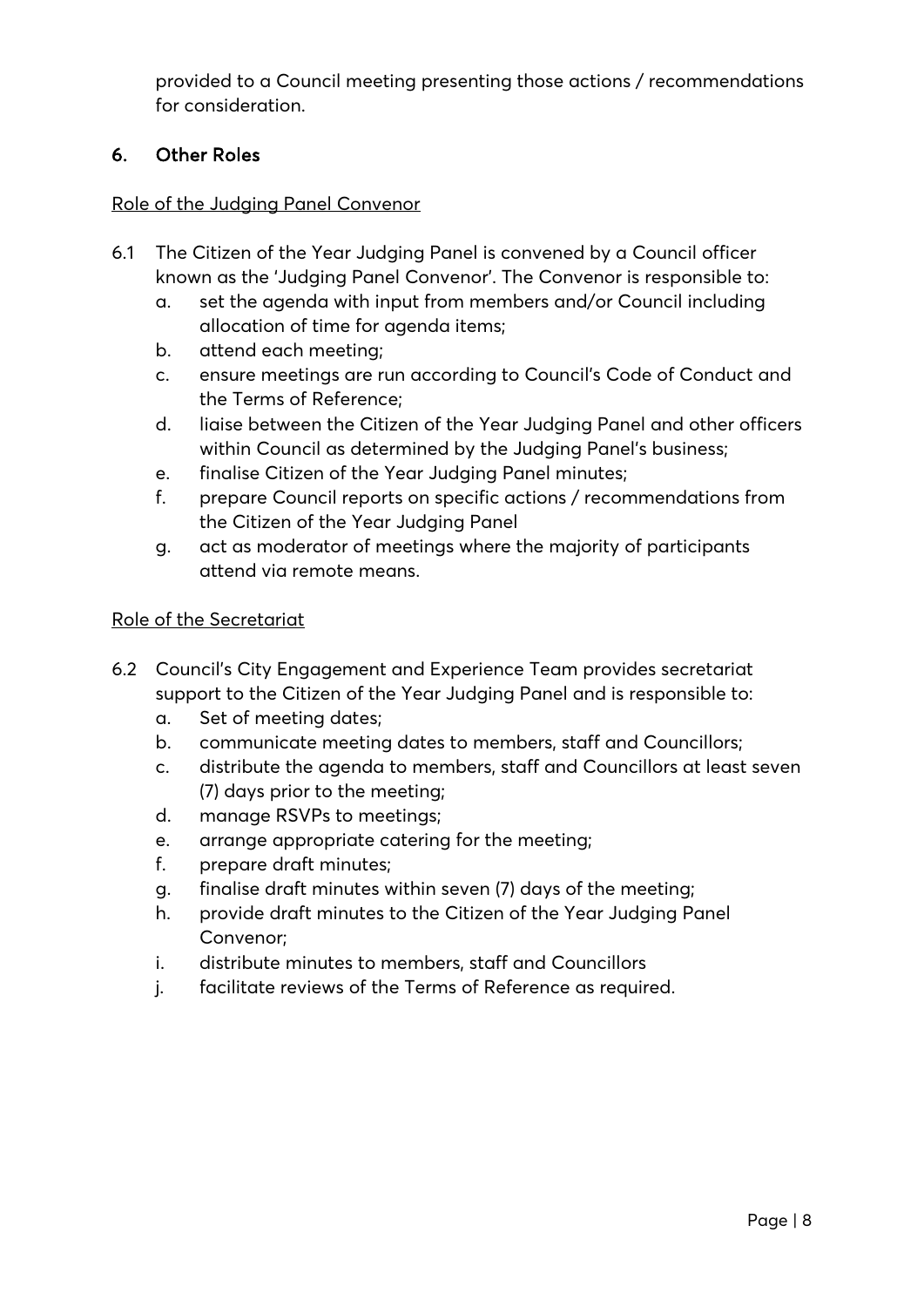## 7. Conflict of Interest

- 7.1 Citizen of the Year Judging Panel members are to declare at the commencement of each meeting any pecuniary or non-pecuniary conflict of interest they have regarding any issue on the agenda.
- 7.2 All conflicts of interest declared are to be recorded on the appropriate form and recorded in the minutes of the meeting.
- 7.3 If necessary, the member concerned should consider leaving the room while the matter is being discussed.

## 8. Confidentiality

8.1 Where Citizen of the Year Judging Panel meetings include consideration of confidential information relating to members or the business being discussed, members are required to respect the principles of confidentiality.

## 9. Council's Code of Conduct

- 9.1 All members must abide by Council's Code of Conduct at all times.
- 9.2 All members must attend and participate in a compulsory induction workshop prior to attendance at their first meeting which will include information on Council's Code of Conduct.
- 9.3 No member of a Citizen of the Year Judging Panel is able to make media or public comment on behalf of the Citizen of the Year Judging Panel or Council at any time.

## 10. Training

- 10.1 All members of the Citizen of the Year Judging Panel are required to attend an Induction Workshop.
- 10.2 Other training will be provided to members where this is required to enable them to fulfil their duties.